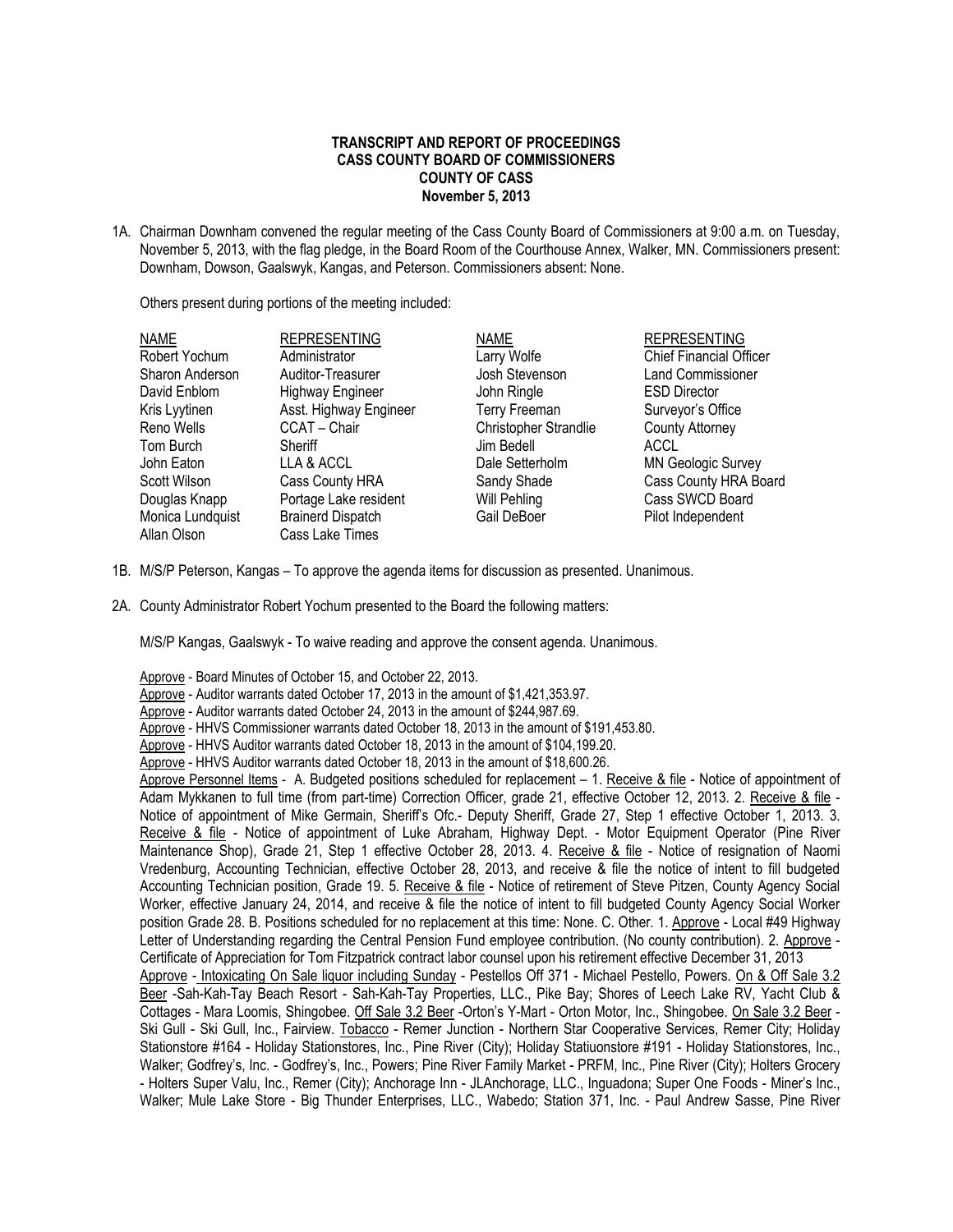(City); Walker Bay Spirits - City of Walker, Walker; Anderson's Horseshoe Bay Lodge - Anderson's Horseshoe Bay, LLC., Turtle Lake; Woby's Off-Sale Liquor - Woby's, Inc., Pillager; Madden's on Gull - Madden Brothers, Inc., East Gull Lake; The Classic at Madden's - Madden Brother, Inc., East Gull Lake; Orton's Walker BP - Orton Motor, Inc., Walker; Orton's Y-Mart - Orton Motor, Inc., Shingobee; Y Bottle Shop - TGL, Corp., Shingobee; Outing Station - Roosevelt Lake, Crooked Lake; Winnie Store - Winnigigoshish Historical Ctr.,Unorganized. Gambling - NWTF Leader Wild Toms - Jeffery Baert, Meadow Brook.

Report - Department Head performance evaluations of Tuesday, October 22, 2013 concluded that County Administrator Robert Yochum, Auditor-Treasurer Sharon Anderson, Central Services Director Tim Richardson, Land Commissioner Josh Stevenson, ESD Director John Ringle, County Assessor Mark Peterson, Chief Financial Officer Larry Wolfe, County Engineer Dave Enblom, and HHVS Director Reno Wells achieve the requirements of their positions.

Receive & file - South Country Health Alliance final payment of \$429,978.58.

Receive & file - MN Counties Intergovernmental Trust (MCIT) 2010 Annual Report, and designate Sharon K. Anderson voting delegate & Commissioner Bob Kangas as alternate.

Approve - Resolution No. 49–13 for 2013/2014 Grant In Aid trail applications.

Commissioner Kangas offered Resolution No. 49-13 and moved its adoption, Commissioner Gaalswyk seconded:

BE IT RESOLVED, that Board of Commissioner of Cass County, Minnesota, hereby approved applications for the 2013- 2014 grant-in-aid assistance for:

Cass County Ski Trails

- 
- 
- Hiram Washburn Lake
- Snowmobile Trails

All-Terrain Vehicle

- Arctic Paul Bunyan
- Aspen Pipeline
- Brush Pilots Snoway 1
- Chippewa Snowsnake
- **Eagle Country Soo Line**
- Heartland **•** Triville
- Hiram Winnie Loop
- Lost Girl Wood Lake
- 
- Wadena Trail Breakers Rock Lake Trail
- Soo Line Emily-Outing Trail

Resolution No. 49 -13 was adopted by majority vote: Ayes: Downham, Dowson, Gaalswyk, Kangas, Peterson. Nays: None.

Accept - Donation Sheriff's Office \$100.00 from Curt & Connie Harris for safety equipment for the Boat & Water Program. Receive & file - EDC Activity Report for September 2013.

Award - Bid to Lester Parker for stump & debris removal in an attempt to block access to public land not to exceed \$400.00, source of funds from the trail maintenance account.

Approve - Contract withdrawal for election services with Northland Community Schools due to postponement of referendum to 2014.

Approve – Partial payment of \$3,000 to Gas Service for sale/delivery of 8-1000 gallon tanks at highway shops not to exceed a total cost of \$15,009.75 (source of funds highway department capital project).

Approve - Bid specifications for annual printing & publishing for year 2014.

Receive & file - 3<sup>rd</sup> quarter planning and zoning activity report for fiscal year 2013.

Receive & file - 3<sup>rd</sup> quarter 2013 analysis of foreclosure and sales activity report.

Accept - Crime Victim Services Grant (A-CVS-2014-CASSAO-00017/3-21895) in the amount of \$43,000.00 from Oct. 2013 - Sept. 30, 2014.

Receive & file - HHVS Cash Account Balance Comparison and Child Service Costs through September 2013.

Approve - Evidence room remodel project not to exceed \$4,700.00 – 2013 capital maintenance program.

Receive & file - Township Association Fall Conference presentation - CFO financial data.

Goose Lake **•** Cut Lake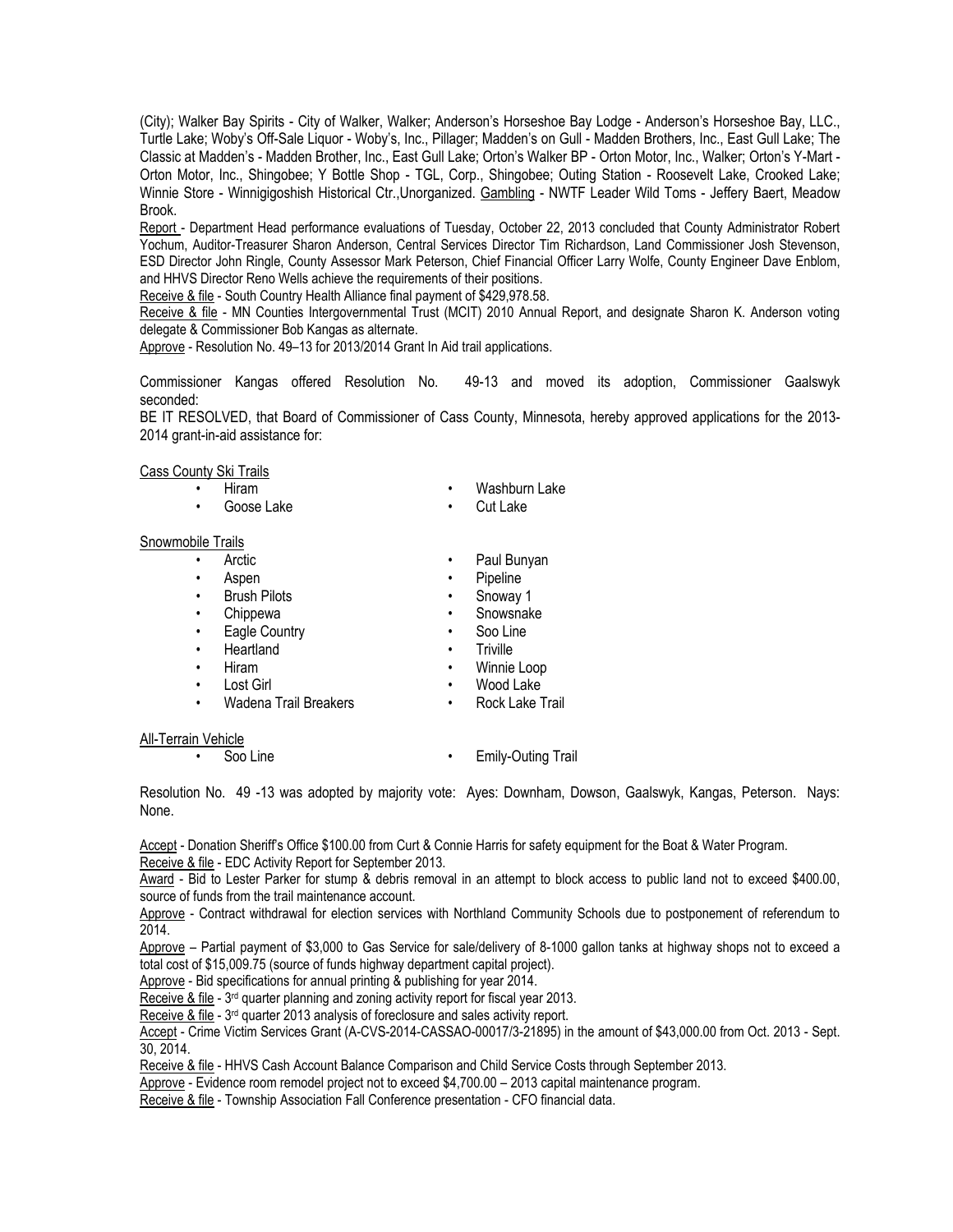Authorize - 25% Fund use of \$1,250.00- Deep Portage-Northland/Remer School (24 students); Pine & Lake Home School(25 students)-\$500.00.

| <b>Bidder</b>                    | Site 1 | Site 2 | Site 3 | Site 4 | Site 5 | Site 6 | Site 7 | <b>Combined Bid</b> |
|----------------------------------|--------|--------|--------|--------|--------|--------|--------|---------------------|
| <b>Grinning Bear</b><br>Roll Off | 425.00 | 500.00 | 480.00 | 575.00 | 500.00 | 500.00 | 525.00 | \$3,105.00          |
| Midwest Enviro.                  |        |        |        |        |        |        |        |                     |
| Consulting LLC                   | 374.00 | 483.00 | 483.00 | 483.00 | 483.00 | 483.00 | 483.00 | \$3,272.00          |
| Twin Ports Testing               | 597.00 | 822.80 | 822.80 | 822.80 | 822.80 | 822.80 | 822.80 | \$5,534.60          |

M/S/P Kangas, Gaalswyk – To accept apparent low bid for demolition contracts for asbestos and regulated materials inspections at: Project 1- PIN# 29-004-2311- 6456 167th St NW, Cass Lake, MN 56633; Project 2- PIN# 85-337-0550 - 205 Central Ave NW, Cass Lake, MN 56633; Project 3 - PIN#85-341-1180 - 104 Norway Ave NE, Cass Lake, MN 56633; Project 4 - PIN#85- 341-1240 - 25 First St NE, Cass Lake, MN 56633; Project 5 - PIN# 85-347-0130 - 420 Grant Utley Ave NW, Cass Lake, MN 56633; Project 6 - PIN# 95-001-2103 - 603 First Ave NE, Remer, MN 56672; Project 7- PIN# 94-380-0460- 524 Second St N, Pine River, MN 56474 recently tax forfeit properties to Grinning Bear Roll-Off Service not to exceed \$3,105.00. Unanimous.

Approve - Request to add Andrew & Sheri Allen, Michael & Rebecca Eggleston, and Charles Johannes to an existing easement over state deeded county administered land located in Sec. 31, Unorg. Twp. 143 N, Range 30 West.

2B. Administrator Yochum presented the 2013 committee list with the 2014 Committee appointment openings noted. Mr. Yochum explained the past process included: website posting of openings, publication of the same in area newspapers, and requesting applicants including incumbents to express their interest utilizing a committee appointment application form. Mr. Yochum added that department heads are invited to express any recommended changes in committee structure, staff appointments and any potential candidates for citizen appointments.

M/S/P Kangas, Peterson – To approve the 2014 committee appointment process including: website posting of openings, publication of the same in area newspapers, and request applicants including incumbents to express their interest utilizing the committee appointment application form by November 26, 2013, further that the Board will review the committee list at the November 19, 2013 regular Board meeting and consider appointments at the December 17, 2013 regular Board meeting. Unanimous.

- 2C. Administrator Yochum summarized the Association of MN Counties District II meeting of Wednesday, October 30, 2013. Attending were Commissioners Downham, Dowson, Administrator Yochum and County Engineer Enblom. Consensus was reached among the six counties that the 2014 legislative priorities for AMC should be no changes to shoreland rule making, worker's compensation reform in cooperation with the MN Counties Intergovernmental Trust, elimination of the County chemical dependency cost share, State of MN human services administrative simplification and increased transportation funding. County Engineer David Enblom explained the AMC transportation funding concept. No action required at this time.
- 2D. Administrator Yochum presented Resolution 50–13 and respectfully requested reappointment.

Commissioner Kangas offered Resolution No. 50 -13 and moved its adoption, Commissioner Dowson seconded:

## Resolution Appointing the County Administrator

WHEREAS, The Cass County Board of Commissioners adopted a job description for the County Coordinator/Administrator position dated June 18, 1996, and

WHEREAS, Robert H. Yochum was appointed as Cass County Coordinator/Administrator effective November 18, 1996, and WHEREAS, Resolution 74A-97 appointed Robert H. Yochum as Cass County Administrator through November 18, 2001, and

WHEREAS, Resolution 75-01 appointed Robert H. Yochum as Cass County Administrator through November 18, 2005, and WHEREAS, Resolution 60-05 appointed Robert H. Yochum as Cass County Administrator through November 18, 2009, and WHEREAS, Resolution 63-09 appointed Robert H. Yochum as Cass County Administrator through November 18, 2013, and WHEREAS, The Cass County Board of Commissioners conducted a performance evaluation of the County Administrator October 22, 2013.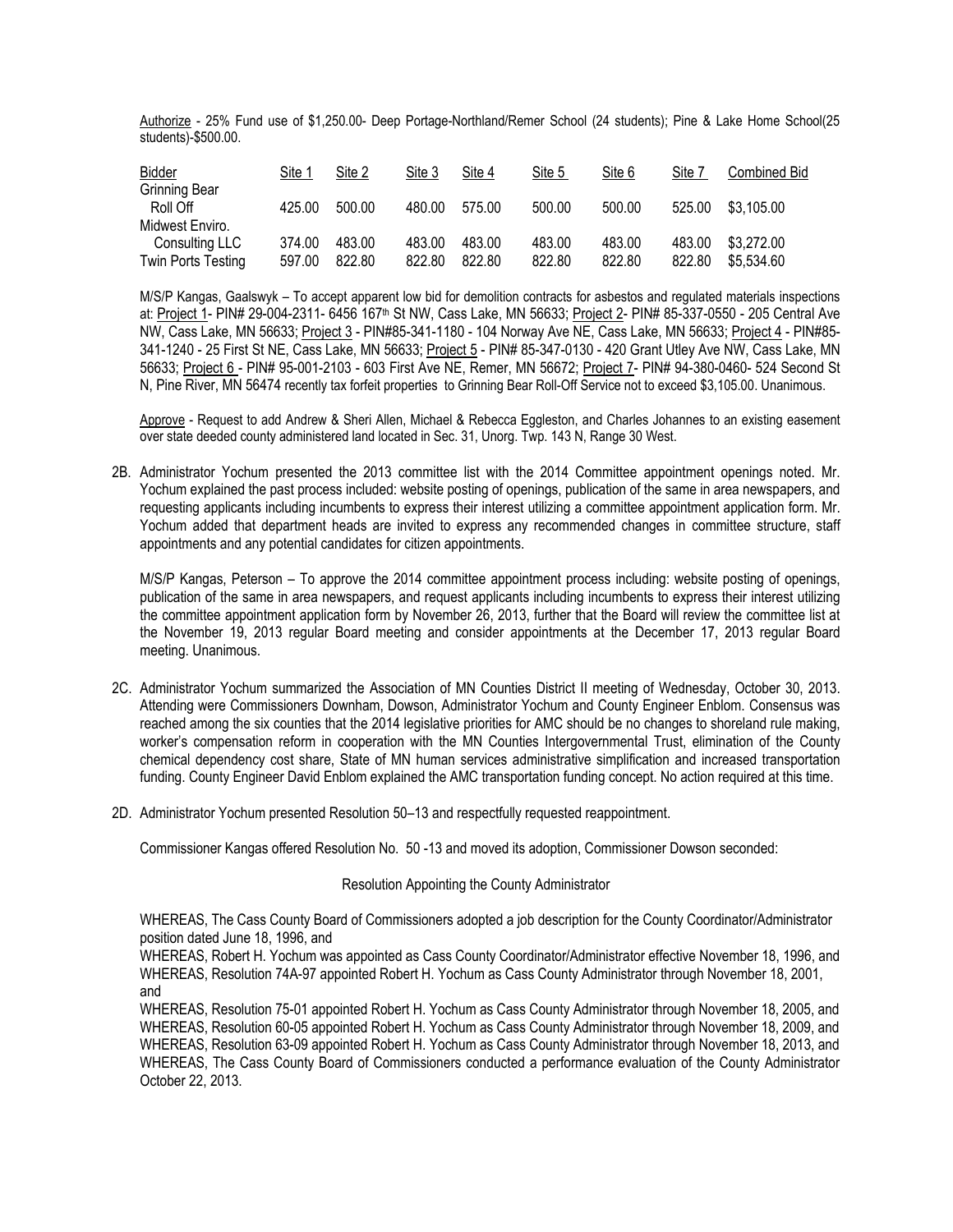NOW, THEREFORE, BE IT RESOLVED, That Robert H. Yochum is hereby reappointed to the position of Cass County Administrator pursuant to Minnesota Statutes 375A.06 through November 18, 2017.

Resolution No. 50 -13 was adopted by majority vote: Ayes: Downham, Dowson, Gaalswyk, Kangas, Peterson. Nays: None.

3A. Robert Yochum reported that personal service notice and published notice has been provided of the public hearing scheduled for Tuesday, November 5, 2013, beginning at 9:15 a.m., Commissioners Boardroom, 1st Floor, Cass County Courthouse Annex, Walker, MN to consider the road vacation of that part of Lake View Avenue lying southerly of Blackmar Road NE located in Unorganized Township 145 Range 29.

Mr. Yochum informed the Board that no related written comments from the public have been received to date, however, noted that owners Chester P. Iverson & Sherri A. Iverson provided a copy of a recently recorded easement demonstrating proof of access to parcel 74-427-0270. Responding to Chairman Downham's opening of the public hearing property owner Douglas Knapp stated he had no comment.

Commissioner Dowson offered Resolution No. 51 -13 and moved its adoption, Commissioner Peterson seconded:

## RESOLUTION VACATING A TOWN ROAD

WHEREAS, the town board of Unorganized Township, Cass County, Minnesota received a petition calling for the vacation of the following described road pursuant to Minn. Stat. § 164.07:

All of Lakeview Avenue in the Plat of Portage Lake dated March 4, 1926, south of Blackmar Road NE in the Certificate of Survey dated November 3, 2008, the names of the owners over which the (proposed) road passes, All of Lakeview Avenue in the Plat of Portage Lake dated March 4, 1926, south of Blackmar Road NE in the Certificate of Survey dated November 3, 2008;

WHEREAS, said petition was signed by not less than eight voters of the town who own real estate, or occupy real estate under the homestead or preemption laws or under contract with the state, within three miles of the road;

WHEREAS, the road passes over the following described tract of land in Cass County, Minnesota, owned by the following names owners:

| Owner                                        | Description of Land                   |
|----------------------------------------------|---------------------------------------|
| Douglas C. Joyce S. Knapp                    | 74-427-0230                           |
| William H. & Miriam F. Novosad               | 74-427-0241                           |
| Judy Blackmarr-Stejskal & Jerome G. Stejskal | 74-427-0251, 74-427-0260, 72-030-3106 |
| Chester P. Iverson & Sherri A. Iverson       | 74-427-0270                           |
| Bradlev K. Hadsall                           | 72-030-3104                           |
|                                              |                                       |

WHEREAS, the town board conducted a public hearing on the petition on the 5<sup>th</sup> day of November, 2013, after personal notice, posted notice, and published notice was provided by the town board;

WHEREAS, the affidavits of the referenced notices will be kept on file as proof that the required notice was given;

WHEREAS, the town board examined the road, heard the interested parties, and considered the matter;

WHEREAS, the town board determined that the petitioned for action is consistent with the public interest;

WHEREAS, the town board has examined the ditches lateral to the road and determined that said ditches are not essential for surface drainage of adjacent lands or highways in support of the general health and welfare of the public;

WHEREAS, the Owners listed herein must release the town from any damages related to the vacation of the road prior to execution and filing of the order by the town board to do so;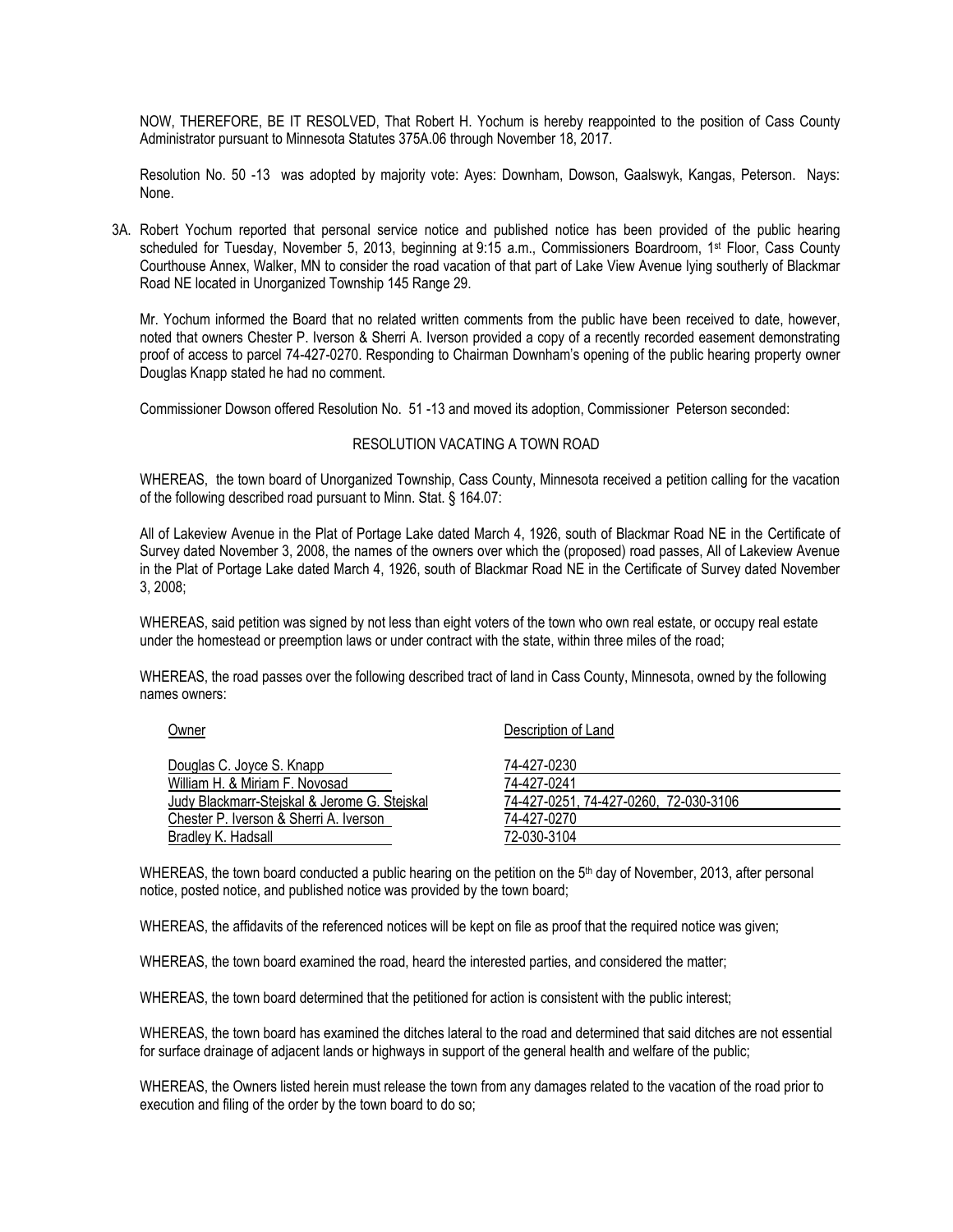NOW, THEREFORE, BE IT RESOLVED, that the town board of Unorganized Township, Cass County, Minnesota hereby vacates a town road legally described as follows:

All of Lakeview Avenue in the Plat of Portage Lake dated March 4, 1926, south of Blackmar Road NE in the Certificate of Survey dated November 3, 2008, the names of the owners over which the (proposed) road passes, All of Lakeview Avenue in the Plat of Portage Lake dated March 4, 1926, south of Blackmar Road NE in the Certificate of Survey dated November 3, 2008;

BE IT FURTHER RESOLVED, that the town board chair and town clerk are hereby authorized and directed to execute a town road order vacating said town road and to record the same with the county recorder of Cass County only after receipt of the release of damages attached hereto as Appendix "A".

BE IT FINALLY RESOLVED, that the town clerk is authorized and directed to provide a copy of this resolution to each of the affected owners listed above.

Discussion of the motion to adopt the resolution included whether or not all parcels affected by the requested road vacation have filed proof of access to their land if the vacation is granted. Administrator Yochum and County Surveyor Freeman reported that it was not required as part of the notice to the affected property owners to date.

M/S/P Gaalswyk, Kangas – To table Resolution No. 51-13 and request proof of access for all parcels affected by the requested road vacation. Unanimous.

4A. Highway Engineer Dave Enblom explained Resolution No. 52-13 that amends the past formula for the distribution of the Town Road Allotment funds. Mr. Enblom explained changes in Statute and reported that the potential changes were discussed at the Cass County Townships annual meeting of October 3, 2013. Reno Wells expressed the support of the Cass County Association of Townships as presented.

Commissioner Dowson offered Resolution No. 52-13 and moved its adoption, and Commissioner Kangas seconded:

WHEREAS, a portion of the State Transportation Users Fund is to be distributed to the Towns of Minnesota, and

WHEREAS, said distribution is to be apportioned to each County so that each County receives the percentage that the total miles of Town Roads in that County bears to the total miles of Town Roads in the State, and

WHEREAS, said distribution shall be in accordance with a formula adopted by the Board of Commissioners taking into account each Town's levy for Road & Bridge purposes, its population and Town Road mileage and other factors as the Board of Commissioners deems advisable in the interest of achieving equity among the Towns.

NOW THEREFORE BE IT RESOLVED that the Board of Commissioners of Cass County, Minnesota establishes the following formula for the distribution of Cass County's share of the Town Road Account.

- 25% Market Value 25% of the total dollars received to be distributed equally among the eligible Towns
- 0% Levy Consideration 0% of the total dollars received to be distributed to an eligible Town on the percentage that its mill levy bears to the total mill levy of all eligible towns in the County
- 50% Mileage 50% of the total dollars received to be distributed on the basis of a percentage that a Town's miles of Town Road bears to the total qualifying miles of Town Roads in Cass County
- 25% Population 25% of the total dollars received to be distributed on the basis of a percentage that a Town's population bears to the total eligible Town population in Cass County

BE IT FURTHER RESOLVED that the County Highway Engineer and County Auditor shall take all action required or appropriate in complying with the Law and the distribution of the Town Road Account.

Resolution No. 52-13 was adopted by majority vote: Ayes: Downham, Dowson, Gaalswyk, Kangas, Peterson. Nays: None.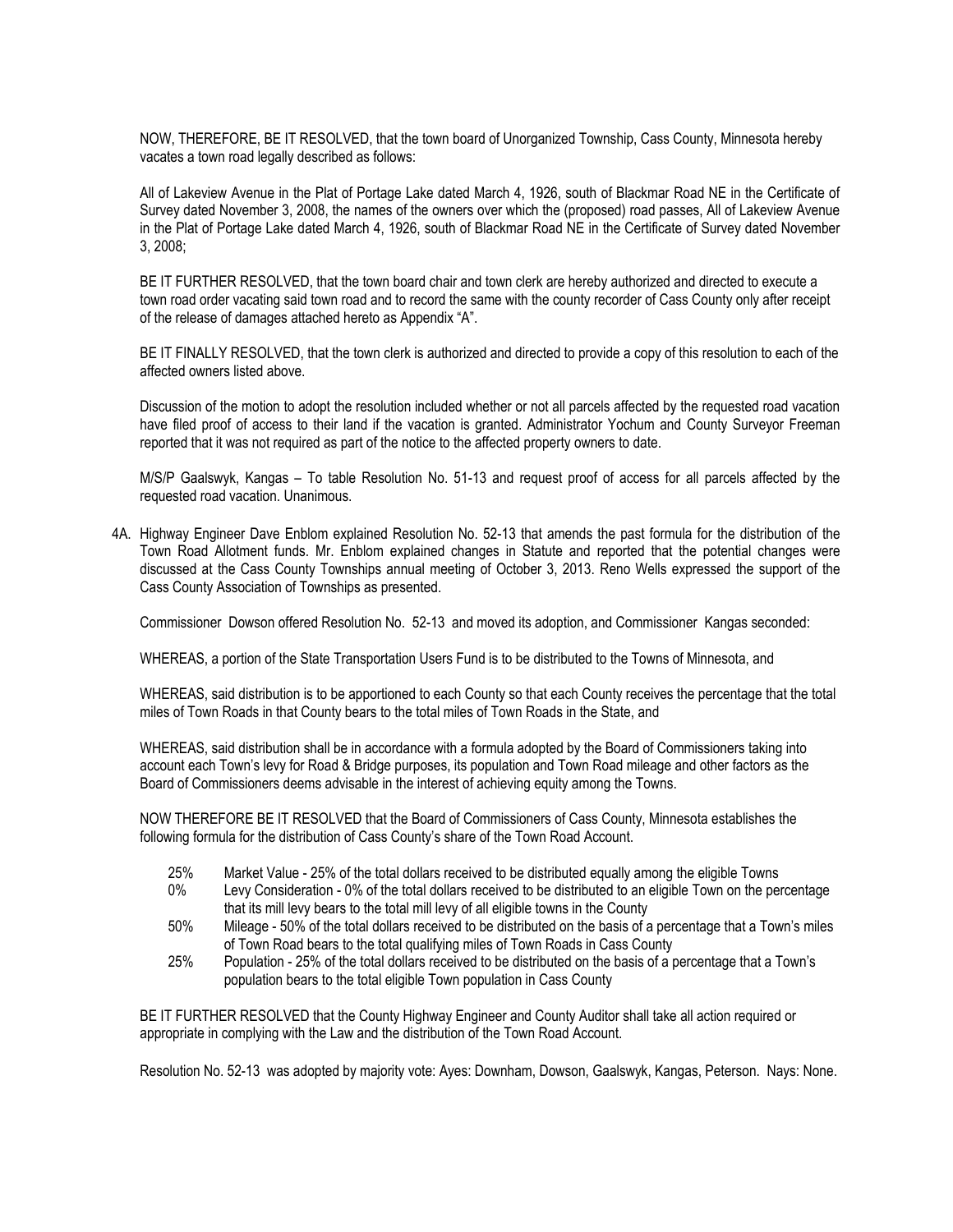4B. Mr. Enblom and Assistant Highway Engineer Kris Lyytinen discussed the need for replacement of the heating and cooling system at the Pine River Post Office/Extension Service Building owned by Cass County. Mr. Enblom requested authorization to proceed with budget authority not to exceed \$30,000.00. Chief Financial Officer Larry Wolfe recommended that the source of funds would be General Fund operating budget recognizing that accumulated rental proceeds have been receipted there.

M/S/P Kangas, Gaalswyk – To approve improvements of the heating and cooling system at the Pine River Post Office/Extension Service Building not to exceed \$30,000.00 from the General Fund operations. Unanimous.

5A. Land Commissioner Josh Stevenson presented quotes from qualified bidders for a Certificate of Survey and monumentation in Sections 26 – 28, 33 and 34 of Moose Lake Township; Sections 4 - 6 of Smoky Hollow Township; Sections 1 and 2 of Meadowbrook Township; and Section 24 of Deerfield Township. A certificate of survey is needed in the identified areas to determine property lines necessary for timber management and property line discrepancy.

|                                      | Project #29 | Project #30  | Project #31  | Project #32 |
|--------------------------------------|-------------|--------------|--------------|-------------|
| <b>Bidder</b>                        | Moose Lake  | Smoky Hollow | Meadow Brook | Deerfield   |
| <b>Clark Engineering Corporation</b> | \$24,900.00 | \$16,800.00  | \$12,800.00  | \$5,400.00  |
| Karvakko Engineering                 | \$34,100.00 | \$29,700.00  | \$20,170.00  | \$10,200.00 |
| Kohout Surveying                     | \$32,900.00 | \$22,050.00  | \$10,890.00  | \$4,580.00  |
| No. Engineering & Consulting, Inc.   | No Bid      | \$16,210,00  | \$14,080.00  | \$5,510.00  |
| Short Elliott Hendrickson, Inc.      | \$51,250.00 | No Bid       | \$31,200.00  | \$16,600.00 |
| Stonemark Land Surveying             | \$16,775.00 | \$13,325.00  | \$10,400.00  | \$4,840.00  |

M/S/P Peterson, Kangas – To approve contracts with the apparent low proposers: Project #29(Moose Lake) to Stonemark Land Surveying not to exceed \$16,775.00 and Project #30(Smoky Hollow) to Stonemark Land Surveying not to exceed \$13,325.00 and Project #31(Meadow Brook) to Stonemark Land Surveying not to exceed \$10,400.00 and Project #32(Deerfield) to Kohout Surveying not to exceed \$4,580.00. Unanimous.

5B. Mr. Stevenson presented Resolution No. 53-13 and explained the circumstances for requesting an unlawful detainer action due to the lack of progress of removal of the Jensen private cottage located on state deeded county administrated land on IXL Lake in Woodrow Township. Land Commissioner Stevenson estimated the cost for a special prosecutor could be from \$3,500.00 to \$30,000.00. By consensus, the Board requested the Land Department to submit progress reports to the Board on the special prosecutors plan.

Commissioner Gaalswyk offered Resolution No.53-13 and moved its adoption, Commissioner Kangas seconded:

## Resolution Appointing Special Prosecutor

Whereas, The Cass County Land Department has an obligation to protect and manage tax forfeit property on behalf of the trust.

Whereas, The Cass County Attorney has appointed Steven Baker as a special prosecutor for the purpose of commencing an action requiring the removal of a private cottage located on County administered tax forfeit land located on IXL Lake in Woodrow Township, Cass County, Minnesota.

Whereas, Cass County recognizes and assigns Joshua Stevenson, Cass County Land Commissioner who will act as a fiscal agent on behalf of Cass County

Now therefore be it, resolved that Cass County agrees to pay Steven Baker from the forfeited tax sale fund for all expenses associated with this matter as specified in MN Statute 284.12.

Resolution No. 53-13 was adopted by majority vote: Ayes: Downham, Dowson, Gaalswyk, Kangas, Peterson. Nays: None.

6A. ESD Director John Ringle and SWCD Board member Will Pehling reported that they have been working as a task force with the MNDNR and local stakeholders to develop a plan for Aquatic Invasive Species management in the waters of Cass County. After local open house meetings with interested constituents held in August, 2013 a draft plan is completed which includes an offer by the Cass SWCD to take the lead on plan implementation. Both the task force and SWCD have endorsed the draft plan. Jim Bedell of the Association of Cass County Lakes encouraged the Board to take the next steps. By consensus, the Board requested on going pursuit of funding sources.